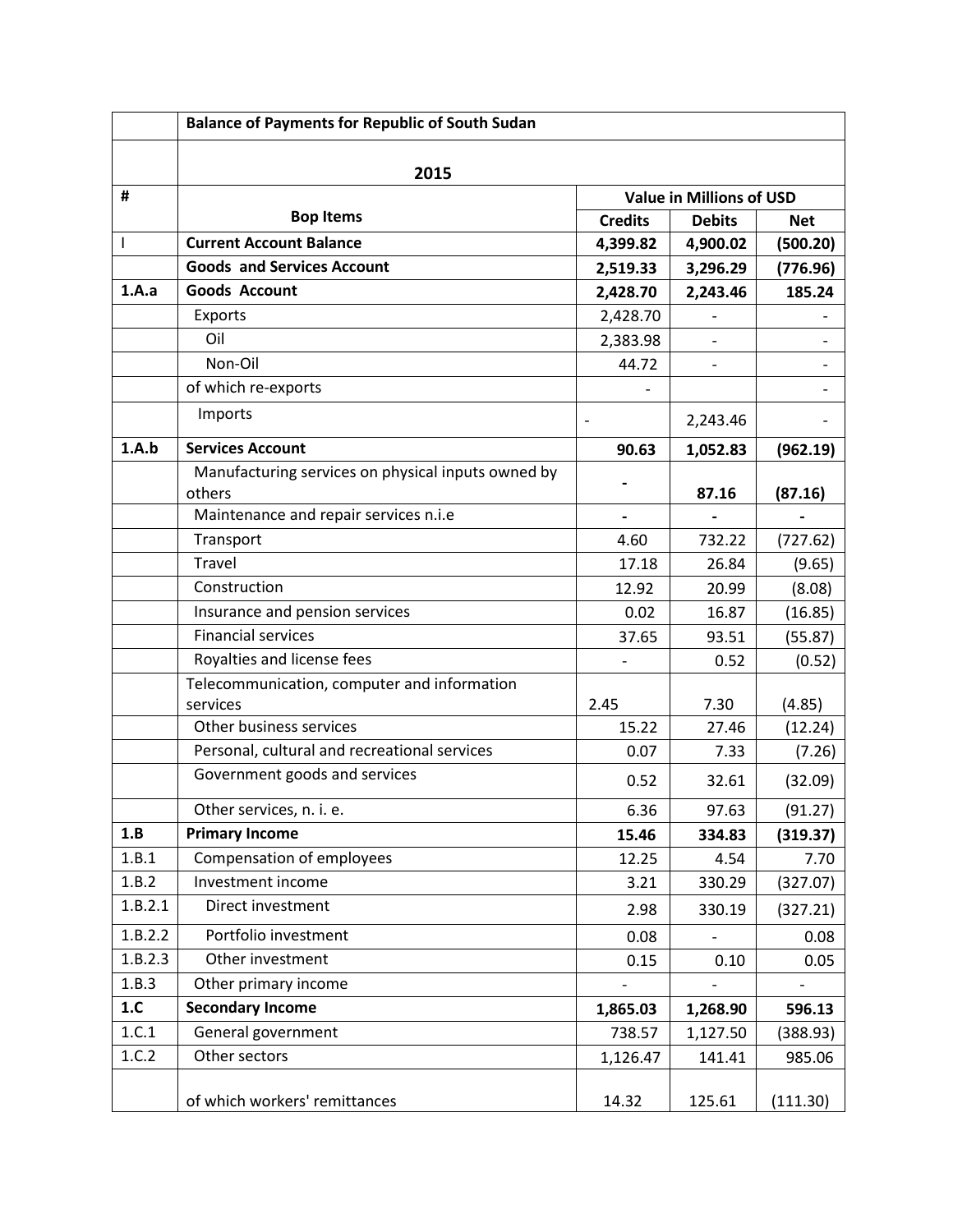| 2.0     | <b>CAPITAL ACCOUNT</b>                                   | 76.76                    | 2.19                         | 74.58                    |  |
|---------|----------------------------------------------------------|--------------------------|------------------------------|--------------------------|--|
| 2.1     | Gross acquisitions/disposals on NPNFA                    |                          |                              |                          |  |
| 2.2     | Capital transfers                                        | 76.76                    | 2.19                         |                          |  |
| 2.2.1   | General government                                       | 43.81                    | 2.19                         | 41.63                    |  |
| 2.2.2   | Other sectors                                            | 32.95                    |                              | 32.95                    |  |
|         | <b>Current and Capital Account Balance</b>               | -                        | $\qquad \qquad \blacksquare$ | (425.62)                 |  |
| 3.0     | <b>FINANCIAL ACCOUNT</b>                                 |                          |                              | 1.18                     |  |
| 3.1     | <b>Direct Investment</b>                                 | (1.02)                   | 0.15                         |                          |  |
| 3.1.1   | Equity and investment fund shares                        | (1.17)                   |                              |                          |  |
| 3.1.2   | Debt instruments                                         | 0.14                     | 0.15                         |                          |  |
| 3.2     | <b>Portfolio Investment</b>                              |                          |                              |                          |  |
| 3.2.1   | Equity and investment fund shares                        |                          |                              |                          |  |
| 3.2.2   | Debt securities                                          | -                        | $\qquad \qquad \blacksquare$ |                          |  |
| 3.3     | <b>Financial Derivatives</b>                             |                          |                              |                          |  |
| 3.4     | <b>Other Investment</b>                                  | (221.48)                 | 64.69                        | (286.25)                 |  |
| 3.4.1   | Other equity                                             |                          |                              |                          |  |
| 3.4.2   | <b>Currency and deposits</b>                             | (452.48)                 | (81.46)                      | (371.02)                 |  |
| 3.4.2.1 | Monetary authorities                                     | (0.19)                   |                              |                          |  |
|         | short-term                                               |                          |                              | $\overline{\phantom{0}}$ |  |
|         | long-term                                                | (0.19)                   |                              |                          |  |
| 3.4.2.2 | Deposit-taking corporations (except BSS)                 | 32.48                    | (81.46)                      | (48.98)                  |  |
|         | short-term                                               |                          |                              |                          |  |
|         | long-term                                                | $\overline{\phantom{0}}$ |                              |                          |  |
| 3.4.2.3 | General government                                       | -                        |                              |                          |  |
|         | short-term                                               | $\overline{a}$           |                              |                          |  |
|         | long-term                                                |                          |                              |                          |  |
| 3.4.2.4 | Other sectors                                            | (258.53)                 | $\qquad \qquad \blacksquare$ |                          |  |
|         | short-term                                               | (258.53)                 |                              |                          |  |
|         | long-term                                                |                          |                              |                          |  |
| 3.4.3   | Loans                                                    | 4.76                     | 0.08                         | 4.84                     |  |
| 3.4.4   | Insurance, pension and standardized guarantee<br>schemes |                          |                              |                          |  |
| 3.4.5   | Trade credit and advances                                | -                        | $\overline{\phantom{a}}$     | $\qquad \qquad -$        |  |
| 3.4.6   | Other accounts receivable and payable                    |                          |                              |                          |  |
| 3.4.7   | Special drawing rights                                   |                          | 146.07                       |                          |  |
| 3.5     | <b>Reserve Assets</b>                                    | (32.39)                  | -                            |                          |  |
| 3.5.1   | Monetary gold                                            |                          |                              | $\overline{\phantom{a}}$ |  |
| 3.5.2   | Special drawing rights                                   | 2.97                     | $\frac{1}{2}$                |                          |  |
| 3.5.3   | Reserve position in the IMF                              |                          |                              |                          |  |
| 3.5.4   | Other reserve assets                                     | (35.36)                  | $\overline{\phantom{0}}$     |                          |  |
| 3.5.4.1 | Currency and deposits                                    | (35.36)                  |                              |                          |  |
| 3.5.4.2 | <b>Securities</b>                                        |                          |                              |                          |  |